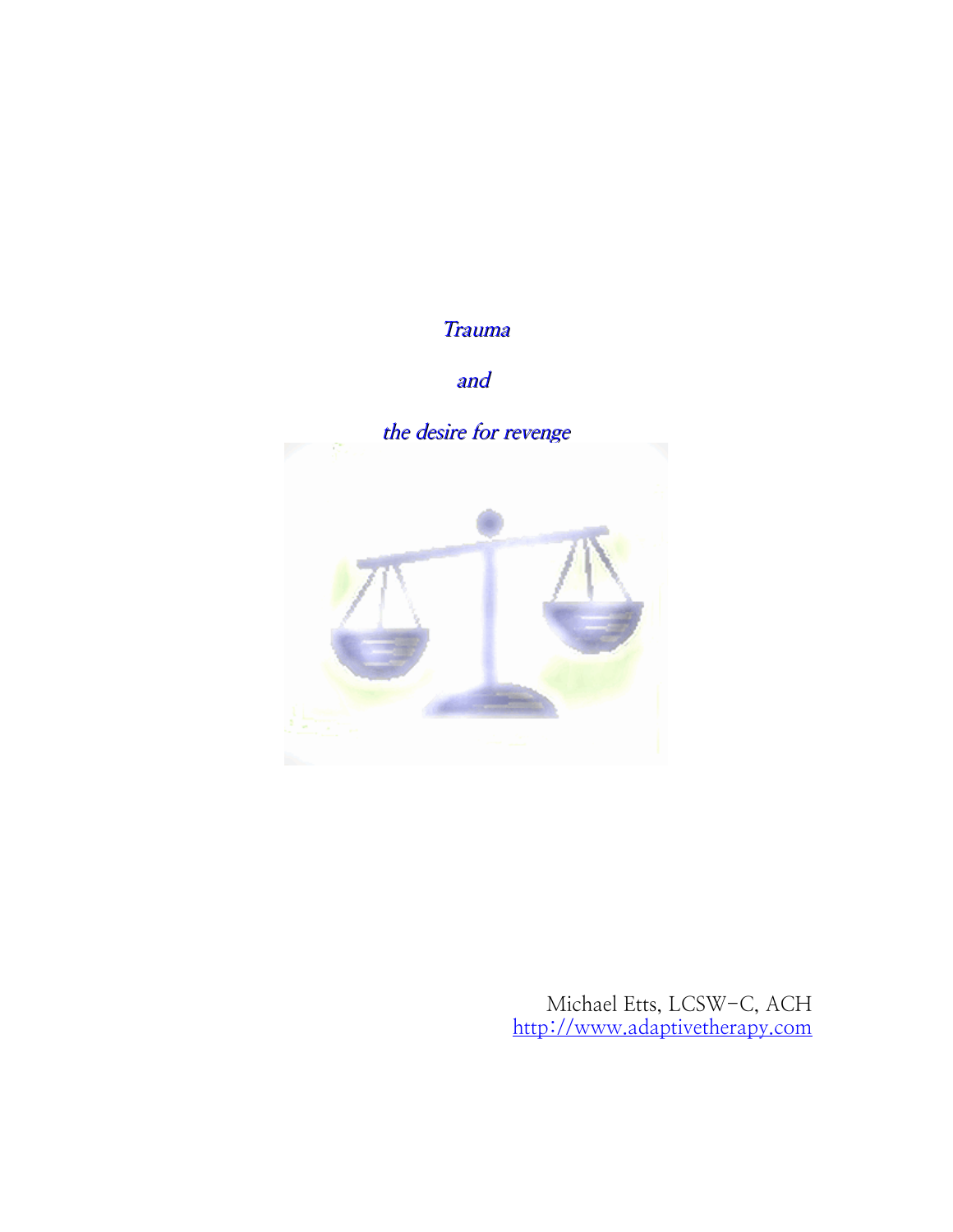## <span id="page-1-0"></span>**Trauma and the desire for revenge**

## <span id="page-1-1"></span>**How it starts**

 $\bullet$  Vengeance is a lazy form of grief.

from the movie "The Interpreter"

We wake in the morning and there are tasks to complete. Work and responsibilities are discharged and as they are, we gain a sense of mastery and accomplishment. Trauma, a sudden, disorienting and deeply painful event, disrupts all that. All the sense of order, of being in control, is violated. And there was nothing that could be done to stop it.

Natural disasters are one type of trauma and they rarely prompt an internal desire for revenge. But when the trauma was intentionally inflicted by another person or group, the intensity and passion for revenge can be significant. It is a desire that results from many feelings and needs, as Mardi J. Horowitz, M.D., notes:

Hate toward perpetrators burns at the core of revenge fantasies, but often a medley of emotions is present. These include anger at perpetrators, fear that no rescuer can be trusted, despair over the harshness of the world, and a general disgust with the injustices of the world. Self-disgust over allowing vulnerability is often present  $[\cdots]$ The victim can feel good about gaining a sense of power and control by planning vengeance and may experience pleasure at imagining the suffering of the target and pride at being on the side of some spiritual primal justice. **(**Horowitz, 2007, p. 24)

There are many losses that a survivor of trauma must contend with. The belief that all people are basically good must be re-assessed.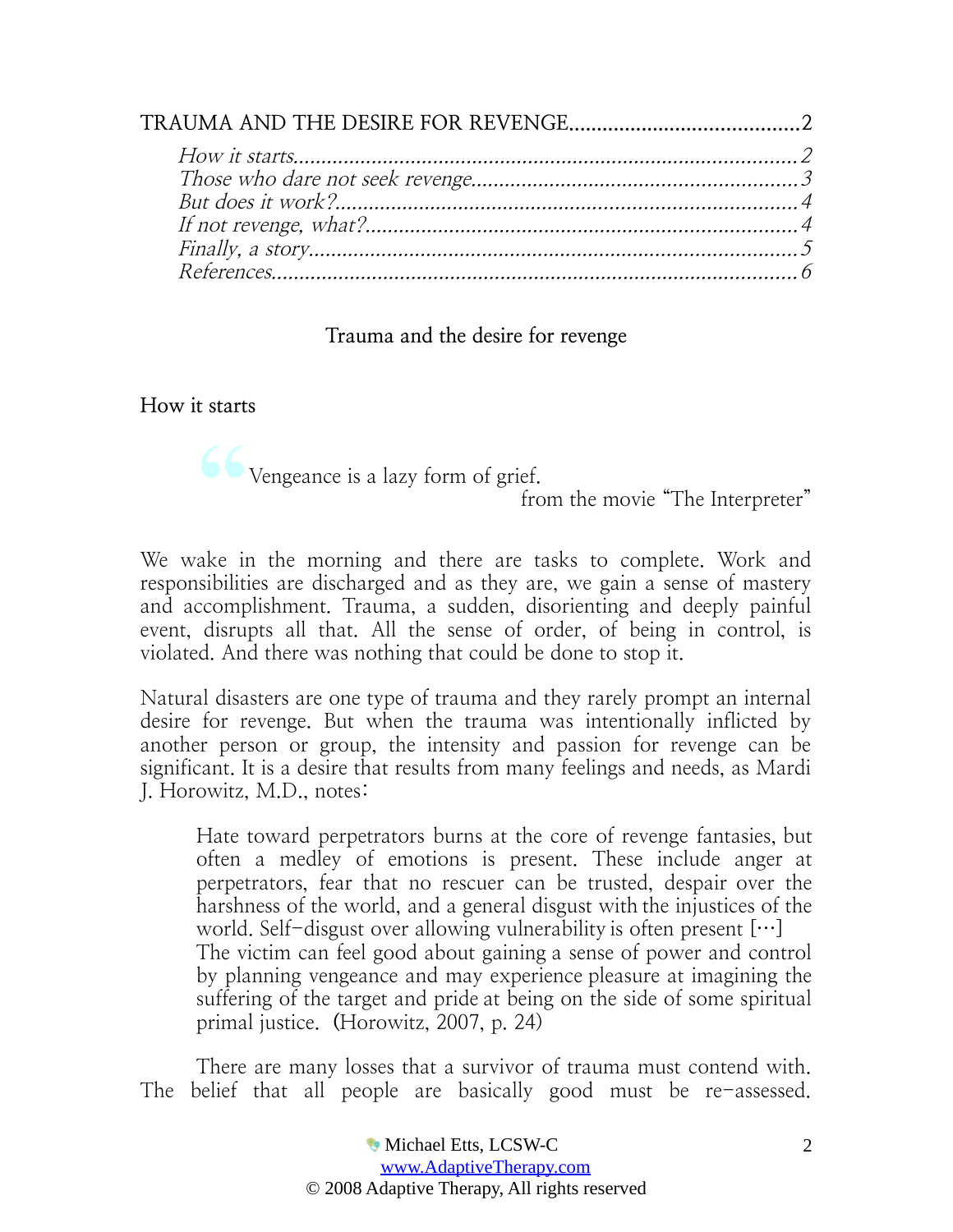Assumptions about safety must be replaced with new awareness of danger. Ideas about justice, fairness and mercy must be able to contain what the survivor has now experienced.

With so much lost and so much recovery work to be done, the idea of a single all-encompassing solution is alluring. The idea of revenge can appear to offer all that. It would right the commission of a wrong; it would discharge anger and reinstate a feeling of power. Previous feelings of helplessness would be replaced by efficacy and mastery. Who could argue with that?

### <span id="page-2-1"></span>**Those who dare not seek revenge**

Not everyone can entertain the thought of exacting revenge on those who have traumatized them. If you are dependent on the victimizer, you run the risk of retaliatory measures. So a prisoner of war may have revenge fantasies but would be well advised to keep them hidden.

An even more vulnerable group is victimized children. Not only are they dependent for their material needs but they are also highly dependent emotionally. Studies show that children are apt to direct the anger and urge for revenge at themselves or someone other than the caretaker. As Bessel van der Kolk, M.D., writes

Children are even more likely to blame themselves […] Anger directed against the self or others is always a central problem in the life of people who have been violated (van der Kolk, 1989).

The age of the child is an important determining factor in how much aggression is directed at the self.

"The earlier the abuse, the more self-directed the aggression. Abuse during early childhood and latency was strongly correlated with suicide attempts, self-mutilation, and other self-injurious behaviors" (van der Kolk, 1996, p. 190).

### <span id="page-2-0"></span>**But does it work?**

Revenge is portrayed frequently in the movies and the story almost always ends after the revenge is complete. The revenge taker walks away, usually a bit bloodied, with no apparent self doubt or guilt. Movie makers are in tune with the popular desire for vicarious revenge and they don't bother with the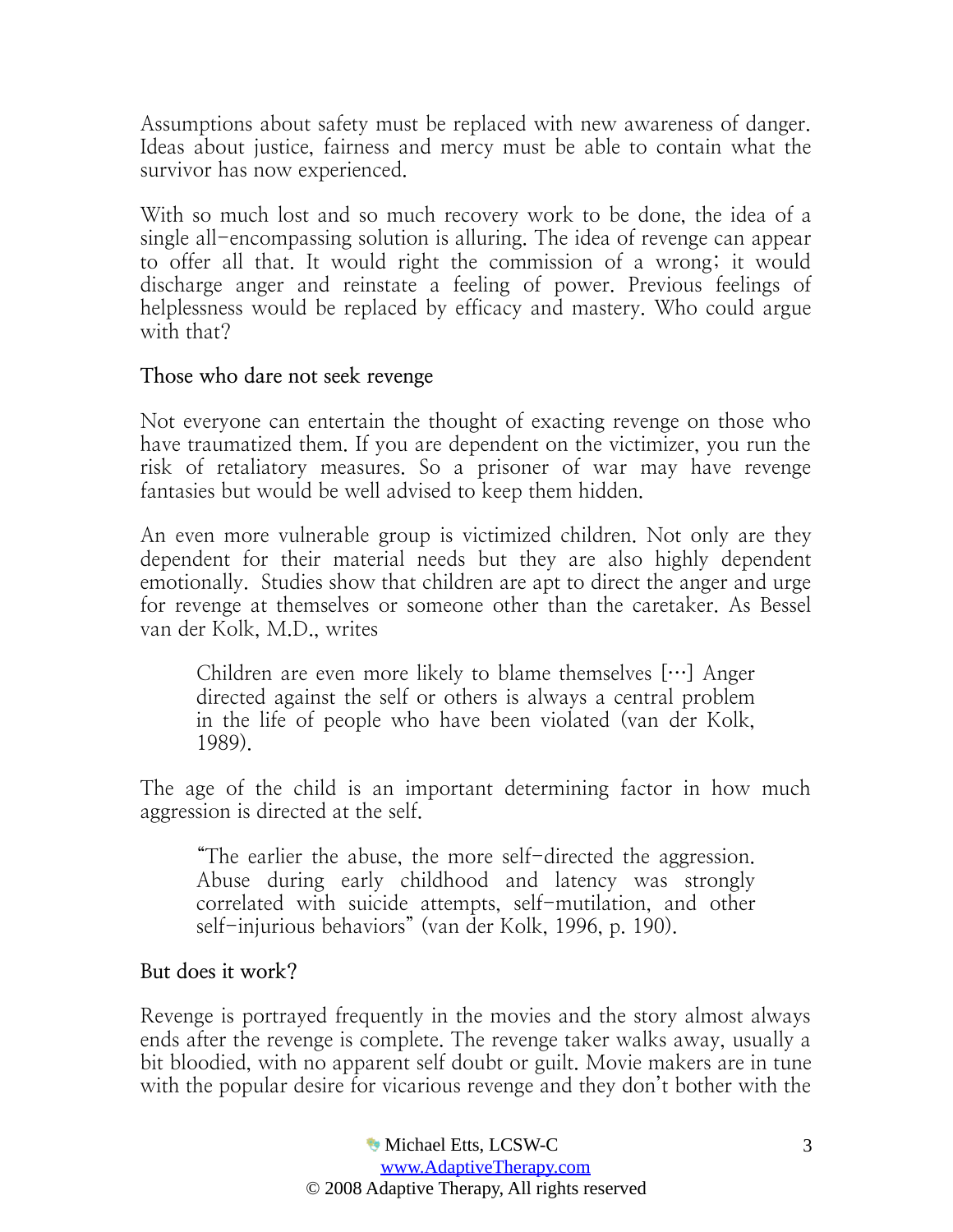messy aftermath that actual revenge brings. For example, in the movie "In the Bedroom" the father of a murdered child takes revenge, killing his son's murderer. After the murder, he comes home and his wife makes him breakfast. No consequences, no guilt. Everything is back to normal.

The reality though, is a bit more complicated. However intriguing in the abstract, the actual act of revenge requires acts of cruelty and human indifference. The goal of reducing the symptoms of the original trauma is not attained because the memory is still there. Now however, the survivor has the added task of reconciling their self image with this new behavior. And a new horrifying memory has been added to an already existing one. As Judith Herman, M.D. notes, those who act out the revenge fantasy are likely to suffer more:

Though the traumatized person imagines that revenge will bring relief, repetitive revenge fantasies actually increase her torment. Violent, graphic revenge fantasies may be as arousing, frightening, and intrusive as images of the original trauma. They exacerbate the victim's feelings of horror and degrade her image of herself. They make her feel like a monster. They are also highly frustrating, since revenge can never change or compensate for the harm that was done. People who actually commit acts of revenge, such as combat veterans who commit atrocities, do not succeed in getting rid of their posttraumatic symptoms; rather, they seem to suffer the most severe and intractable disturbances (Hermann,1992, p.189)

<span id="page-3-0"></span>**If not revenge, what?**

Holding on to anger is like grasping a hot coal with the intent of throwing it at someone else; you are the one getting burned. Buddha

Every person will come to terms with trauma in a different way. Some will gather enough support from family, friends, church and community. Others will reach out for additional help from self-help and 12-step groups, as well as from therapy. Some will go to a lodge of fellow veterans, to gain the camaraderie that grows out of similar life experience.

A worrisome sign would be if you start to withdraw from those around you and stop seeking support from people who care about you. The truth is that we are social creatures and when under stress, we need one another even more. Studies show that "[...] adults are still intensely dependent upon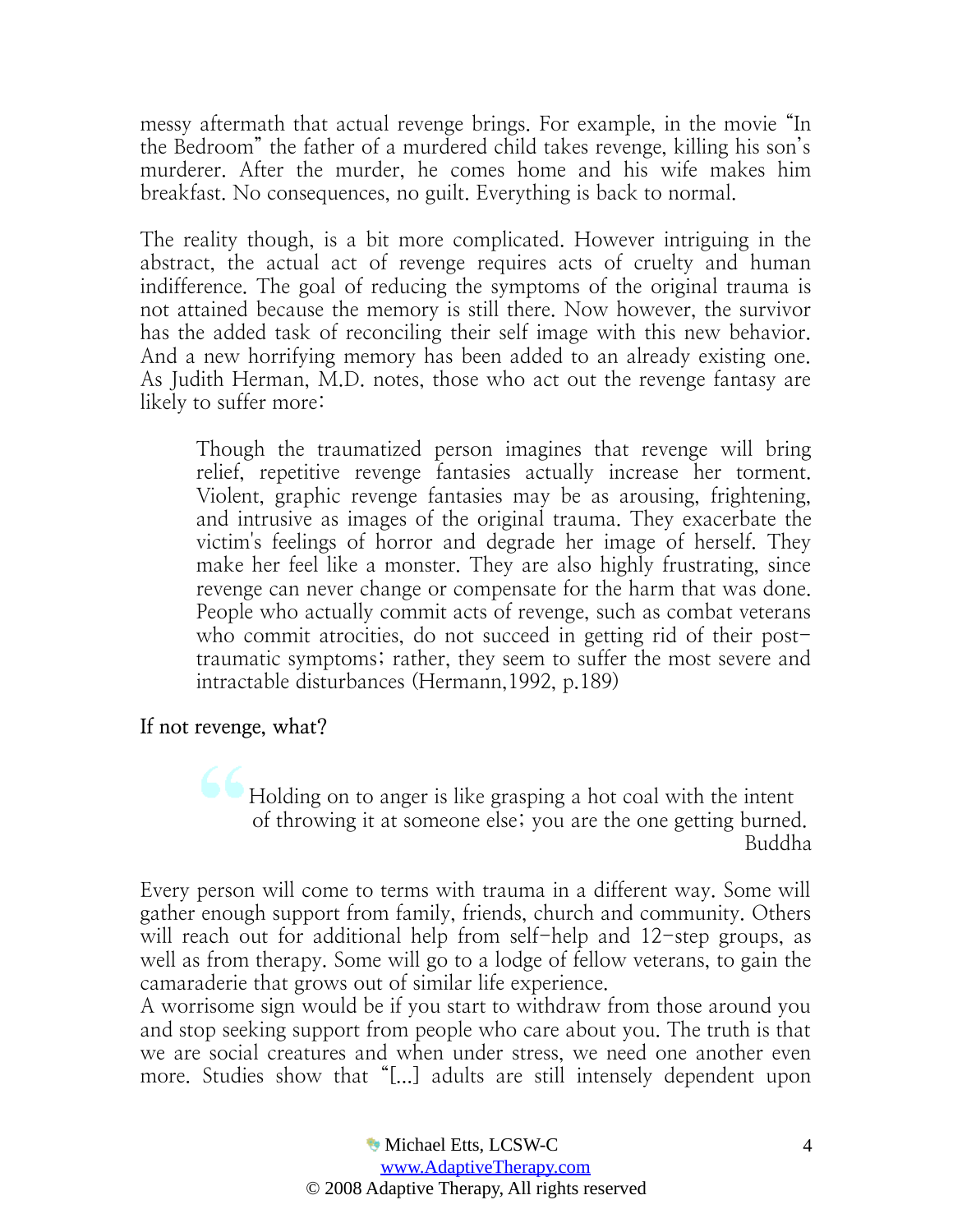social support to prevent and overcome traumatization, and under threat they still may cry out for their mothers" (van der Kolk, 1989).

As times passes and you process the trauma in your own way, you will find that the trauma occupies less and less of your thoughts. You will gradually lose interest in those who have caused the trauma, eventually to the point of indifference. What will matter to you is the life that lays before you; this day, this hour and this moment. And that is where you want to be...

<span id="page-4-0"></span>**Finally, a story**

# The tale of two captains

Two ships are sailing to deliver their goods to a foreign port.

While en route, a pirate ship attacks them both. Both the ships begin taking on water.

Both captains are intelligent and start to plug the holes.

But the first captain is more focused on his right to claim revenge. He quickly patches the holes and begins to returning fire, even though his guns can no longer reach the pirate ship. Incensed, he begins pursuit of the pirate. "This will not stand, I will not allow it" exclaimed the captain. As he resolutely pursues the pirate, his cargo spoils and he will not be paid for the voyage. And his boat continues to leak…

The second captain, while equally angry, sets out to completely repair his boat. While he would like to pursue the pirate, he knows that he must deliver his cargo and get paid for the journey. He wants revenge but he comes to terms with the fact that sometimes, life is unfair, even cruel. "Sure, I would like to get even with the pirate. But what am I going to do, risk sinking my own boat? I will deliver my cargo, as promised." And so he did.

If the opportunity to get justice ever comes up, this captain would gladly take it. And he decides to add a lookout to the forward mast, so that he won't be surprised by pirates again.